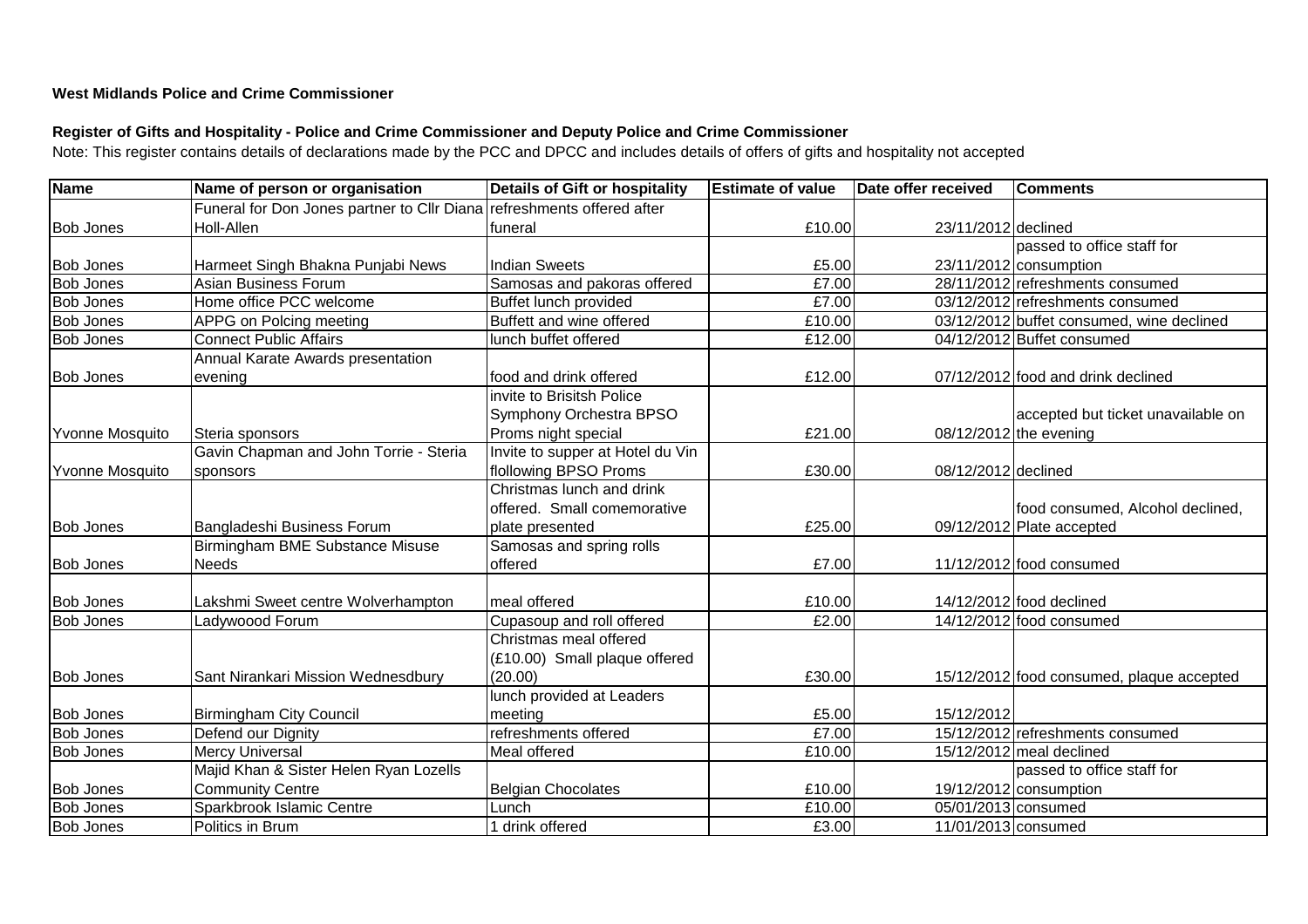| Yvonne Mosquito        | Politics in Brum                            | 1 drink offered          | £2.50  | 11/01/2013 consumed |                           |
|------------------------|---------------------------------------------|--------------------------|--------|---------------------|---------------------------|
|                        | <b>Charlene Ellis and Letisha</b>           |                          |        |                     |                           |
| <b>Bob Jones</b>       | ShakespeareMemorial                         | meal offered             | £15.00 | 11/01/2013 consumed |                           |
|                        |                                             |                          |        |                     |                           |
| <b>Bob Jones</b>       | Northfield Constituancy Labour Party        | <b>Buffet snacks</b>     | £5.00  | 12/01/2013 consumed |                           |
| <b>Bob Jones</b>       | <b>Small Business Federation</b>            | <b>Buffet snacks</b>     | £5.00  | 15/01/2013 consumed |                           |
| <b>Bob Jones</b>       | Sajid Kebab House                           | <b>Buffet snacks</b>     | £10.00 | 15/01/2013 consumed |                           |
| <b>Yvonne Mosquito</b> | Sajid Kebab House                           | <b>Buffet snacks</b>     | £10.00 | 15/01/2013 consumed |                           |
|                        |                                             |                          |        |                     |                           |
| <b>Bob Jones</b>       | <b>Coventry Lord Mayors Business Dinner</b> | meal offered             | £20.00 | 17/01/2013 consumed |                           |
| <b>Bob Jones</b>       | <b>Best of Broad Street</b>                 | meal offered             | £5.00  | 20/01/2013 consumed |                           |
|                        | Association of Police and Crime             |                          |        |                     |                           |
| <b>Bob Jones</b>       | <b>Commissioners</b>                        | Lunch offered            | £5.00  | 23/01/2013 consumed |                           |
|                        |                                             |                          |        |                     |                           |
| <b>Bob Jones</b>       | Wolverhampton Asian Business Forum          | <b>Buffet</b>            | £10.00 | 24/01/2012 consumed |                           |
| <b>Bob Jones</b>       | <b>UNISON Forum</b>                         | Lunch                    | £5.00  | 26/01/2013 consumed |                           |
| <b>Bob Jones</b>       | Burns Supper - labour Party                 | meal offered             | £15.00 | 26/01/2013 consumed |                           |
| <b>Bob Jones</b>       | <b>British Beer and Pub Association</b>     | meal offered             | £8.00  | 30/01/2013 consumed |                           |
| <b>Bob Jones</b>       | Solihull BID                                | <b>Drinks</b>            |        | 30/01/2013 declined |                           |
| <b>Bob Jones</b>       | <b>Peel Society</b>                         | snacks                   |        | 03/02/2013 declined |                           |
| <b>Bob Jones</b>       | Mayor of Solihull Council                   | meal offered             | £15.00 | 02/02/2013 consumed |                           |
|                        | Common Purpose and Events Graduates         |                          |        |                     |                           |
| Yvonne Mosquito        | and guests                                  | cooked breakfast offered | £10.00 | 05/02/2013 consumed |                           |
| <b>Bob Jones</b>       | West Midlands Later Life Forum              | <b>Buffet</b>            | £5.00  | 13/02/2013 consumed |                           |
|                        |                                             | Sanwiches and samosas    |        |                     |                           |
| <b>Bob Jones</b>       | <b>Youth Television</b>                     | offered                  | £5.00  | 15/02/2013 consumed |                           |
|                        |                                             | Sanwiches and samosas    |        |                     |                           |
| Yvonne Mosquito        | <b>Youth Television</b>                     | offered                  | £5.00  | 15/02/2013 consumed |                           |
| Yvonne Mosquito        | <b>Exchange Square Development</b>          | drink offered            | £5.00  | 21/02/2013 consumed |                           |
| <b>Bob Jones</b>       | Personal Support Unit                       | Sandwiches               | £5.00  | 18/02/2013 consumed |                           |
|                        | Association of Police and Crime             |                          |        |                     |                           |
| <b>Bob Jones</b>       | Commissioners                               | Lunch                    | £5.00  | 21/02/2013 consumed |                           |
| <b>Bob Jones</b>       | <b>Black Country Ales</b>                   | 1 pint of Ale            | £3.00  | 21/02/2013 consumed |                           |
| <b>Bob Jones</b>       | <b>PHP Law LLP Solicitors</b>               | <b>Buffet</b>            | £5.00  | 22/02/2013 consumed |                           |
| <b>Bob Jones</b>       | Labout Welfare Society                      | <b>Buffet</b>            | £5.00  | 23/02/2013 consumed |                           |
|                        | <b>Independent Police Complaints</b>        |                          |        |                     |                           |
| <b>Bob Jones</b>       | Commission                                  | lunch                    | £10.00 | 27/02/2013 consumed |                           |
| <b>Bob Jones</b>       | <b>Association of Muslim Police</b>         | Lunch                    | £15.00 | 02/03/2013 consumed |                           |
| <b>Bob Jones</b>       | Mayor of Sana`a                             | 1x jar honey 1x coffee   | £15.00 |                     | $13/03/2013$ gift acepted |
| Yvonne Mosquito        | Coventry University                         | coffee and cake offered  | £15.00 | 04/03/2013 consumed |                           |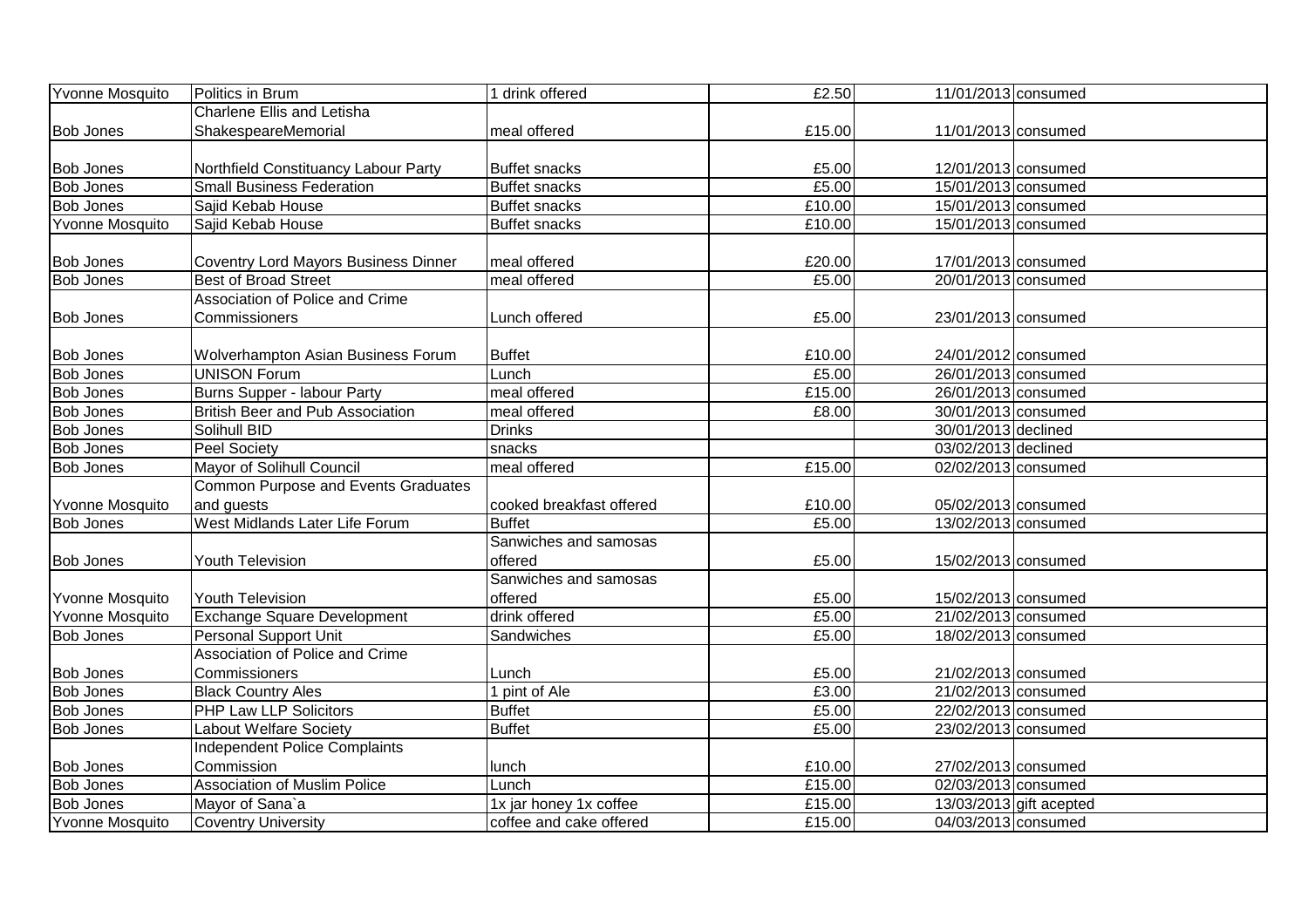|                        |                                                |                                 |        | 21/03/2013 consumed |  |
|------------------------|------------------------------------------------|---------------------------------|--------|---------------------|--|
| <b>Bob Jones</b>       | <b>APCC</b>                                    | <b>Buffet lunch</b>             | £10.00 |                     |  |
| <b>Bob Jones</b>       | <b>West Midlands Fire Service</b>              | <b>Evening Buffet</b>           | £10.00 | 26/03/2013 consumed |  |
| <b>Bob Jones</b>       | Gurdwara Singh Sabha Coventry                  | Indian snacks                   | £5.00  | 27/03/2013 consumed |  |
| Yvonne Mosquito        | Enable project                                 | Indian snacks and drink offered | £5.00  | 04/04/2013 consumed |  |
| <b>Bob Jones</b>       | <b>Cambridge University</b>                    | <b>Buffet</b>                   | £10.00 | 09/04/2013 consumed |  |
|                        | Wolverhampton Health and Wellbeing             |                                 |        |                     |  |
| <b>Bob Jones</b>       | <b>Board</b>                                   | Sandwiches                      | £5.00  | 10/04/2013 consumed |  |
| <b>Bob Jones</b>       | 2 Snowhill Birmingham                          | glass of orange juice           | £2.00  | 11/04/2013 consumed |  |
| Yvonne Mosquito        | 2 Snowhill Birmingham                          | glass of orange juice           | £2.00  | 12/04/2013 consumed |  |
| <b>Bob Jones</b>       | Home office                                    | Sandwiches                      | £5.00  | 23/04/2013 consumed |  |
| Yvonne Mosquito        | <b>Counsil General of India</b>                | Sandwiches and somosas          | £10.00 | 26/04/2013 consumed |  |
|                        | HM Treasury event Schools across               |                                 |        |                     |  |
| Yvonne Mosquito        | Birmingham                                     | drinks and food                 | £25.00 | 01/05/2013 consumed |  |
|                        |                                                | Salmon and salad buffett coffee |        |                     |  |
| Yvonne Mosquito        | <b>Coventry University</b>                     | and fruit                       | £10.00 | 02/05/2013 consumed |  |
| Yvonne Mosquito        | Walsall Young people's awards                  | sandwihces and indian snacks    | £10.00 | 02/05/2013 consumed |  |
| <b>Bob Jones</b>       | College of Policing                            | Lunch                           | £8.00  | 02/05/2013 consumed |  |
| <b>Bob Jones</b>       | Mohammed Saleem vigil                          | snacks                          | £5.00  | 06/05/2013 consumed |  |
| <b>Bob Jones</b>       | <b>Wolverhampton Labour Group</b>              | buffet                          | £5.00  | 07/05/2013 consumed |  |
| Yvonne Mosquito        | Sandwell Residents meeting                     | coffee                          | £3.00  | 08/05/2013 consumed |  |
|                        |                                                |                                 |        |                     |  |
| <b>Bob Jones</b>       | Priory and Wrens Nest residents event          | Sandwiches and apple            | £5.00  | 08/05/2013 consumed |  |
| <b>Bob Jones</b>       | Society of labour Lawyers                      | <b>Buffet</b>                   | £5.00  | 09/05/2013 consumed |  |
| <b>Bob Jones</b>       | MI5 National Security Briefing                 | Lunch                           | £10.00 | 10/05/2013 consumed |  |
| <b>Bob Jones</b>       | <b>Police Staff Council</b>                    | Lunch                           | £8.00  | 13/05/2013 consumed |  |
| <b>Bob Jones</b>       | Mayor of Solihull Council                      | Evening meal                    | £15.00 | 14/05/2013 consumed |  |
|                        |                                                |                                 |        |                     |  |
| <b>Bob Jones</b>       | <b>ACPO Acquisitive Crime Conference</b>       | sandwhiches                     | £10.00 | 15/05/2013 consumed |  |
| <b>Bob Jones</b>       | <b>Wolverhampton AGM</b>                       | Evening meal                    | £15.00 | 15/05/2013 consumed |  |
| <b>Yvonne Mosquito</b> | Highgate Young People's event                  | Meal and drinks                 | £30.00 | 16/05/2013 consumed |  |
| <b>Bob Jones</b>       | <b>Amirah Foundation Dinner</b>                | <b>Buffet</b>                   | £15.00 | 18/05/2013 consumed |  |
|                        | meeting with the Governor General of           |                                 |        |                     |  |
| Yvonne Mosquito        | Jamaica                                        | meal and one glass of wine      | £40.00 | 19/05/2013 consumed |  |
|                        |                                                |                                 |        |                     |  |
| <b>Yvonne Mosquito</b> | Jamaican National Bank celebration event drink |                                 | £3.00  | 19/05/2013 consumed |  |
| Yvonne Mosquito        | <b>Womens meeting</b>                          | Meal and wine                   | £20.00 | 24/05/2013 consumed |  |
|                        | <b>Wolverhampton University Policing</b>       |                                 |        |                     |  |
| <b>Bob Jones</b>       | Masterclass                                    | Lunch                           | £10.00 | 29/05/2013 consumed |  |
|                        | Wolverhampton Holmes - Anti Social             |                                 |        |                     |  |
| <b>Bob Jones</b>       | Behaviour event                                | Lunch                           | £8.00  | 30/05/2013 consumed |  |
|                        |                                                |                                 |        |                     |  |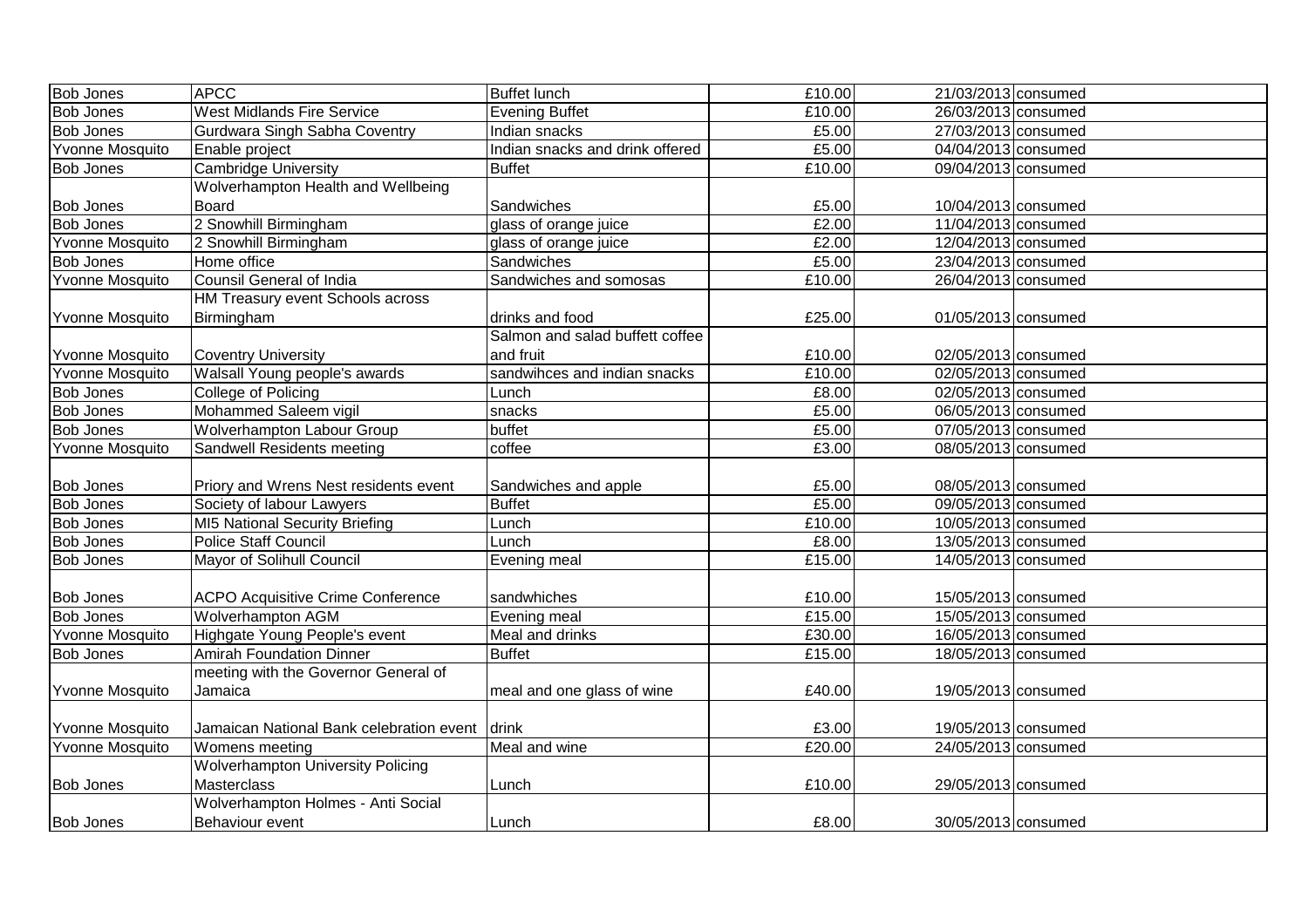| <b>Bob Jones</b>       | Victims Support event                            | <b>Buffet</b>                    | £5.00         | 01/06/2013 consumed |                                             |
|------------------------|--------------------------------------------------|----------------------------------|---------------|---------------------|---------------------------------------------|
|                        | Wolverhampton Federation of tennants             |                                  |               |                     |                                             |
| <b>Bob Jones</b>       | Association                                      | buffet                           | £5.00         | 03/06/2013 consumed |                                             |
|                        |                                                  |                                  |               |                     |                                             |
| <b>Bob Jones</b>       | APCC Seminar on stage 2 transfers                | Lunch                            | £10.00        | 05/06/2013 consumed |                                             |
|                        | West Yorkshire & Greater Manchester              |                                  |               |                     |                                             |
| <b>Bob Jones</b>       | PCC's meeting                                    | <b>Buffet</b>                    | £8.00         | 19/06/2013 consumed |                                             |
|                        | APCC information event working with the          |                                  |               |                     |                                             |
| <b>Bob Jones</b>       | voluntary sector                                 | Lunch                            | £8.00         | 20/06/2013 consumed |                                             |
|                        | <b>Black Country Asian Business Association</b>  | Evening meal& gift of bottle of  |               |                     |                                             |
| <b>Bob Jones</b>       | Awards                                           | sauce and bottle of beer         | £20.00        |                     | 21/06/2013 meal consumed and gifts accepted |
|                        | <b>Black Mental Health UK National</b>           |                                  |               |                     |                                             |
| <b>Bob Jones</b>       | Conference                                       | Lunch                            | £10.00        | 27/06/2013 consumed |                                             |
| <b>Bob Jones</b>       | <b>Rutter Street Mosque Walsall</b>              | samosas                          | £5.00         | 28/06/2013 consumed |                                             |
|                        | APPD on policing - talk on Serious               |                                  |               |                     |                                             |
| <b>Bob Jones</b>       | Organise crime                                   | soft drinks and food             | £10.00        | 01/07/2013 consumed |                                             |
| <b>Bob Jones</b>       | PCC Session at LGA conference                    | Lunch                            | £10.00        | 04/07/2013 consumed |                                             |
| <b>Bob Jones</b>       | Academic lunch at Aston University               | Lunch                            | £20.00        | 05/07/2013 consumed |                                             |
| Yvonne Mosquito        | Hats and heels networking lunch                  | meal                             | £35.00        | 05/07/2013 consumed |                                             |
|                        |                                                  | lunch and gift - book written by | £15.00 - food |                     | lunch consumed and gift of book             |
| <b>Bob Jones</b>       | Rotary Club Handsworth handover event            | Swift Webb                       | £20.00 book   | 07/07/2013 accepted |                                             |
| <b>Bob Jones</b>       | <b>APCC General meeting</b>                      | <b>Buffet</b>                    | £5.00         | 09/07/2013 consumed |                                             |
| <b>Bob Jones</b>       | <b>Active Inclusion Summit</b>                   | Lunch                            | £10.00        | 10/07/2013 consumed |                                             |
| <b>Bob Jones</b>       | Metro Business Partnership                       | snacks                           | £5.00         | 12/07/2013 consumed |                                             |
|                        |                                                  |                                  |               |                     |                                             |
| <b>Bob Jones</b>       | Civic Sunday - Mayor of Wolverhampton            | <b>Buffet</b>                    | £10.00        | 14/07/2013 consumed |                                             |
|                        | Police and Crime Panel National                  |                                  |               |                     |                                             |
| <b>Bob Jones</b>       | Conference                                       | Lunch                            | £10.00        | 18/07/2013 consumed |                                             |
|                        |                                                  |                                  |               |                     |                                             |
| <b>Yvonne Mosquito</b> | Housemark ASB benchmarking conference Buffet     |                                  | £15.00        | 18/07/2013 consumed |                                             |
|                        |                                                  |                                  |               |                     |                                             |
| <b>Bob Jones</b>       | City United 10th Anniversary celebrations        | Evening meal                     | £30.00        |                     | 19/07/2013 meal consumed alcohol declined   |
|                        |                                                  |                                  |               |                     |                                             |
| Yvonne Mosquito        | City United 10th Anniversary celebrations        | evening meal and alcohol         | £35.00        | 19/07/2013 consumed |                                             |
|                        | Dinner in honour of Lord Singh of                |                                  |               |                     |                                             |
| <b>Bob Jones</b>       | Wimbledon                                        | Evening meal                     | £20.00        | 20/07/2013 consumed |                                             |
| Yvonne Mosquito        | Refuge                                           | Power and control Book           | £10.00        |                     | 25/07/2013 book accepted                    |
|                        |                                                  |                                  |               |                     |                                             |
| Yvonne Mosquito        | Opening of Victim Suport Offices Coventry Buffet |                                  | £5.00         | 26/07/2013 consumed |                                             |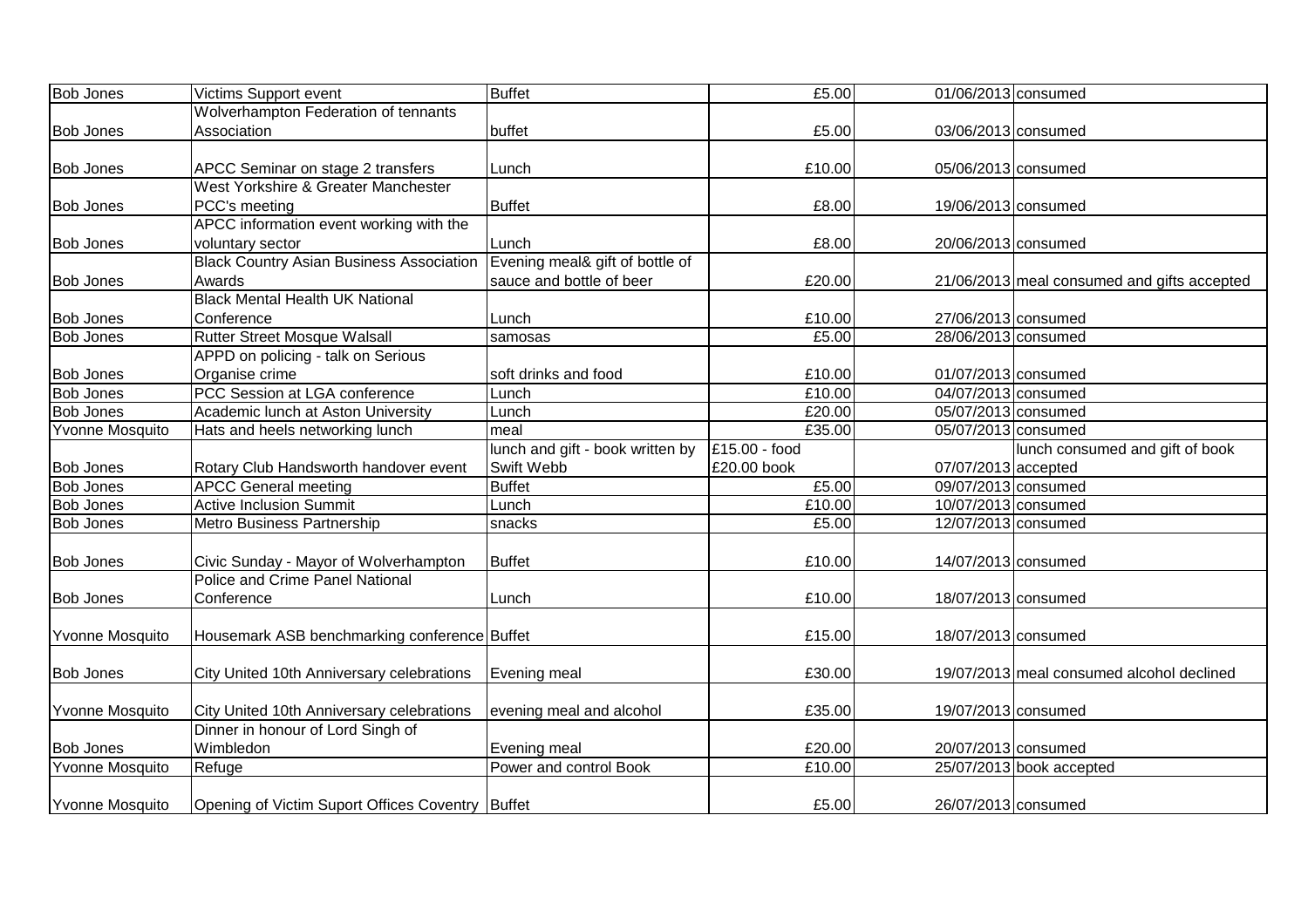| <b>Bob Jones</b> | Opening of Victim Suport Offices Coventry Buffet |                          | £5.00  | 27/07/2013 consumed |  |
|------------------|--------------------------------------------------|--------------------------|--------|---------------------|--|
| <b>Bob Jones</b> | Opening of Kabbadi tournament                    | Indian snacks            | £5.00  | 28/07/2013 consumed |  |
|                  | Opening of paycare disabled supporters           |                          |        |                     |  |
| <b>Bob Jones</b> | lounge                                           | <b>Buffet</b>            | £5.00  | 31/07/2013 consumed |  |
| <b>Bob Jones</b> | Meeting of the WM district leaders               | <b>Buffet</b>            | £5.00  | 01/08/2013 consumed |  |
|                  |                                                  |                          |        |                     |  |
| <b>Bob Jones</b> | Midlands Fraud forum steering committee          | Buffet                   | £5.00  | 06/08/2013 consumed |  |
| <b>Bob Jones</b> | <b>West Midlands Police Federation</b>           | <b>Buffet</b>            | £5.00  | 07/08/2013 consumed |  |
| <b>Bob Jones</b> | <b>Police Staff Council</b>                      | Lunch buffet             | £5.00  | 12/08/2013 consumed |  |
| <b>Bob Jones</b> | Domnash opening                                  | <b>Buffet</b>            | £5.00  | 04/09/2013 consumed |  |
| <b>Bob Jones</b> | visit to Nishham centre                          | Indian snacks            | £5.00  | 26/09/2013 consumed |  |
| <b>Bob Jones</b> | National Police Memorial Day                     | orange juice and canapes | £5.00  | 28/09/2013 consumed |  |
| <b>Bob Jones</b> | <b>West Midlands Police Federation</b>           | <b>Buffet</b>            | £10.00 | 29/09/2013 consumed |  |
|                  | Hidden stories of the Stephen Lawrence           |                          |        |                     |  |
| <b>Bob Jones</b> | enquiry                                          | <b>Buffet</b>            | £5.00  | 02/10/2013 consumed |  |
|                  | Hidden stories of the Stephen Lawrence           |                          |        |                     |  |
| Yvonne Mosquito  | enquiry                                          | <b>Buffet</b>            | £5.00  | 02/10/2013 consumed |  |
|                  | Midlands Asian Community achievement             |                          |        |                     |  |
| <b>Bob Jones</b> | awards                                           | meal                     | £10.00 | 03/10/2013 consumed |  |
|                  | Midlands Asian Community achievement             |                          |        |                     |  |
| Yvonne Mosquito  | awards                                           | meal                     | £10.00 | 03/10/2013 consumed |  |
| <b>Bob Jones</b> | Gurdwara baba singh Ji (Smethwick)               | Indian snacks            | £5.00  | 05/10/2013 consumed |  |
|                  | launch of heritage centre for African            |                          |        |                     |  |
| <b>Bob Jones</b> | caribbeans                                       | Meal                     | £15.00 | 05/10/2013 consumed |  |
|                  | APCC general meeting and Ministerial             |                          |        |                     |  |
| <b>Bob Jones</b> | engagement                                       | <b>Buffet</b>            | £5.00  | 09/10/2013 consumed |  |
| <b>Bob Jones</b> | <b>Annual Justice Service</b>                    | <b>Buffet</b>            | £5.00  | 10/10/2013 consumed |  |
| Yvonne Mosquito  | <b>Annual Justice Service</b>                    | <b>Buffet</b>            | £5.00  | 10/10/2013 declined |  |
| <b>Bob Jones</b> | College of Policing                              | <b>Buffet</b>            | £5.00  | 16/10/2013 consumed |  |
| <b>Bob Jones</b> | Luna Society                                     | <b>Buffet</b>            | £5.00  | 16/10/2013 consumed |  |
| <b>Bob Jones</b> | Singers Hill Synagogue                           | <b>Buffet</b>            | £5.00  | 19/10/2013 consumed |  |
| Yvonne Mosquito  | Singers Hill Synagogue                           | <b>Buffet</b>            | £5.00  | 19/10/2013 consumed |  |
| <b>Bob Jones</b> | Big Top awards                                   | <b>Buffet</b>            | £5.00  | 19/10/2013 consumed |  |
| Yvonne Mosquito  | The youth Achievement awards                     | <b>Buffet</b>            | £5.00  | 22/10/2013 consumed |  |
| <b>Bob Jones</b> | The youth Achievement awards                     | buffet                   | £5.00  | 22/10/2013 consumed |  |
| <b>Bob Jones</b> | <b>Police Federation Inspectors</b>              | <b>Buffet</b>            | £5.00  | 22/10/2013 consumed |  |
| <b>Bob Jones</b> | <b>Police Staff Council</b>                      | <b>Buffet</b>            | £5.00  | 23/10/2013 consumed |  |
| <b>Bob Jones</b> | Meeting with Asian elders                        | snacks                   | £5.00  | 23/10/2013 consumed |  |
| <b>Bob Jones</b> | Mayor of Walsall                                 | evening meal             | £8.00  | 24/10/2013 consumed |  |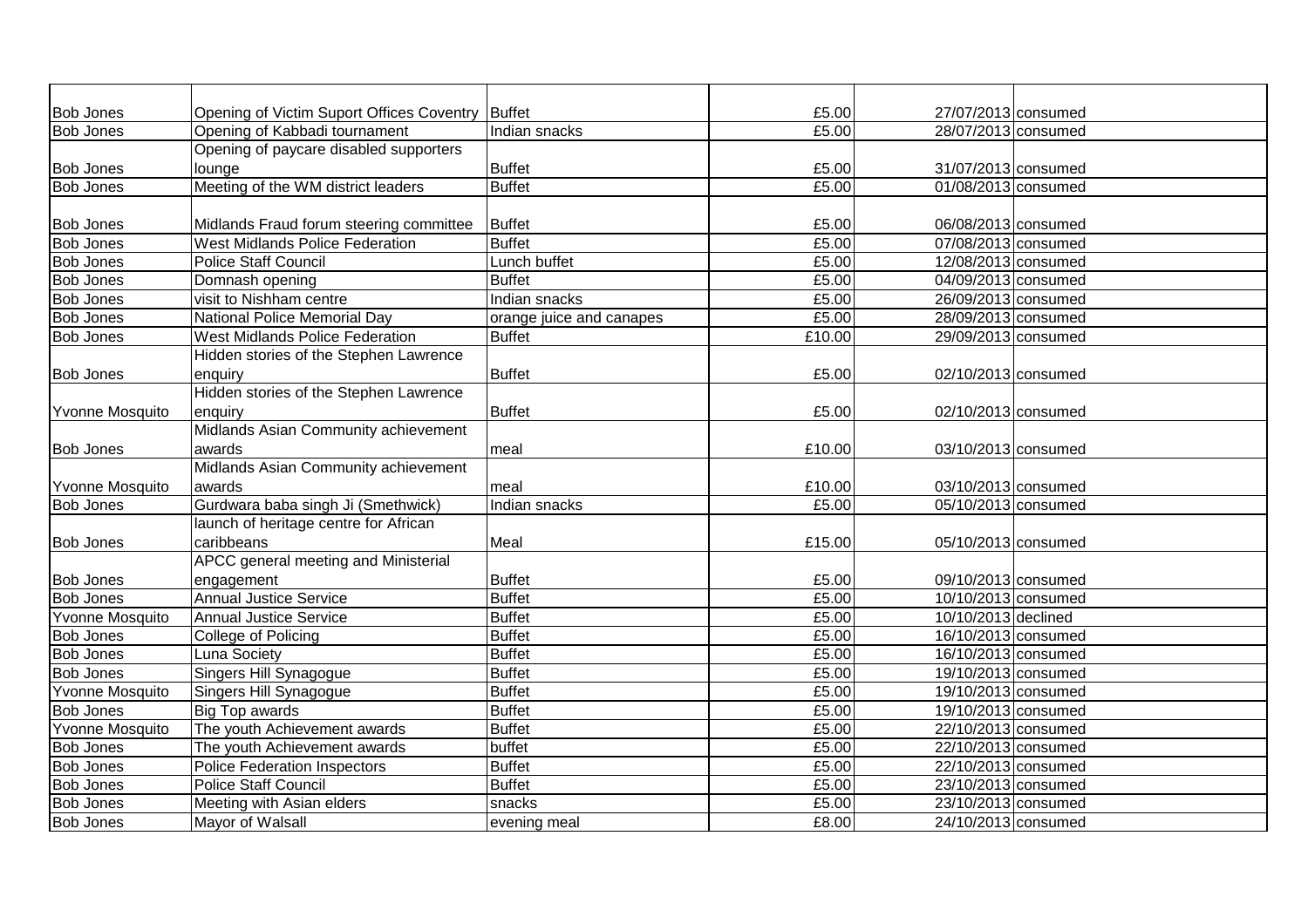| <b>Bob Jones</b> | <b>Birmingham Beer Festival</b>                       | 2 x pints of beer         | £5.00  | 31/10/2013 consumed |                               |
|------------------|-------------------------------------------------------|---------------------------|--------|---------------------|-------------------------------|
| <b>Bob Jones</b> | Breakfast rountable on smart cities                   | breakfast                 | £5.00  | 31/10/2013 consumed |                               |
| <b>Bob Jones</b> | <b>NARPO</b>                                          | <b>Buffet</b>             | £5.00  | 06/11/2013 consumed |                               |
| <b>Bob Jones</b> | Mayor of Walsall charity event                        | meal                      | £15.00 | 07/11/2013 consumed |                               |
| <b>Bob Jones</b> | launch of the WM safer travel                         | buffet                    | £8.00  | 12/11/2013 consumed |                               |
|                  |                                                       |                           |        |                     |                               |
| <b>Bob Jones</b> | College of policing professional committee Sandwiches |                           | £5.00  | 13/11/2013 consumed |                               |
| <b>Bob Jones</b> | <b>NASHDom</b>                                        | buffet                    | £8.00  | 15/11/2013 consumed |                               |
| <b>Bob Jones</b> | Islamaphobia conference                               | asian snacks              | £5.00  | 17/11/2013 consumed |                               |
| <b>Bob Jones</b> | Walsall domestic violence                             | buffet                    | £8.00  | 04/12/2013 consumed |                               |
|                  |                                                       |                           |        |                     |                               |
| <b>Bob Jones</b> | <b>West Midlands Community sports awards</b>          | meal                      | £15.00 | 04/12/2013 consumed |                               |
| <b>Bob Jones</b> | Alcohol licencing event                               | lunch                     | £8.00  | 05/12/2013 consumed |                               |
| <b>Bob Jones</b> | Association of muslim police awards                   | meal                      | £15.00 | 06/12/2013 consumed |                               |
|                  |                                                       |                           |        |                     |                               |
| <b>Bob Jones</b> | Regional Federation of small businesses               | evening meal              | £8.00  | 09/12/2013 consumed |                               |
| <b>Bob Jones</b> | Home office collaboration event                       | buffet                    | £8.00  | 10/12/2013 consumed |                               |
| <b>Bob Jones</b> | Northfield labour party meeting                       | buffet                    | £5.00  | 14/12/2013 consumed |                               |
|                  |                                                       |                           |        |                     |                               |
| <b>Bob Jones</b> | Coventry muslim community meeting                     | evening meal              | £15.00 | 19/12/2013 consumed |                               |
|                  |                                                       |                           |        |                     |                               |
| <b>Bob Jones</b> | Wolverhampton Outstanding Citizen award buffet        |                           | £5.00  | 17/01/2010 consumed |                               |
| <b>Bob Jones</b> | <b>Readind Criminal Justcie Association</b>           | <b>Buffet</b>             | £5.00  | 18/01/2014 consumed |                               |
|                  | Association of Police and Crime                       |                           |        |                     |                               |
| <b>Bob Jones</b> | <b>Commissioners</b>                                  | Lunch                     | £5.00  | 21/01/2014 consumed |                               |
| <b>Bob Jones</b> | <b>Leaps and Bounds</b>                               | soft drinks               | £3.00  | 22/01/2014 consumed |                               |
| <b>Bob Jones</b> | College of Policing                                   | Lunch and evening meal    | £15.00 | 28/01/2014 consumed |                               |
| <b>Bob Jones</b> | College of Policing                                   | sandwich                  | £4.00  | 29/01/2014 consumed |                               |
| <b>Bob Jones</b> | <b>Birmingham Museums</b>                             | sodt drinks               | £3.00  | 29/01/2014 consumed |                               |
|                  |                                                       | evening meal and box of   |        |                     | meal consumed and chocolates  |
| <b>Bob Jones</b> | St John's ambulance                                   | chocolates                | £15.00 |                     | $01/02/2014$ accepted as gift |
| <b>Bob Jones</b> | <b>APCC</b>                                           | Sandwich                  | £5.00  | 05/02/2014 consumed |                               |
|                  |                                                       | Bacon Sandwich, fruit and |        |                     |                               |
| <b>Bob Jones</b> | Solihull Chamber                                      | Orange Juice              | £5.00  | 05/02/2014 consumed |                               |
| <b>Bob Jones</b> | The Coventry Foyer                                    | baked potato              | £5.00  | 07/02/2014 consumed |                               |
| <b>Bob Jones</b> | Institute of brewing                                  | dinner and drinks         | £15.00 | 07/02/2014 consumed |                               |
| <b>Bob Jones</b> | LGiU                                                  | meal                      | £10.00 | 11/02/2014 consumed |                               |
| <b>Bob Jones</b> | DBS Law Ltd                                           | refreshments              | £5.00  | 14/02/2014 consumed |                               |
| <b>Bob Jones</b> | The Quadira trust                                     | Asian snacks              | £5.00  | 14/02/2014 consumed |                               |
| <b>Bob Jones</b> | Centro safer travel                                   | <b>Buffet</b>             | £5.00  | 15/02/2014 consumed |                               |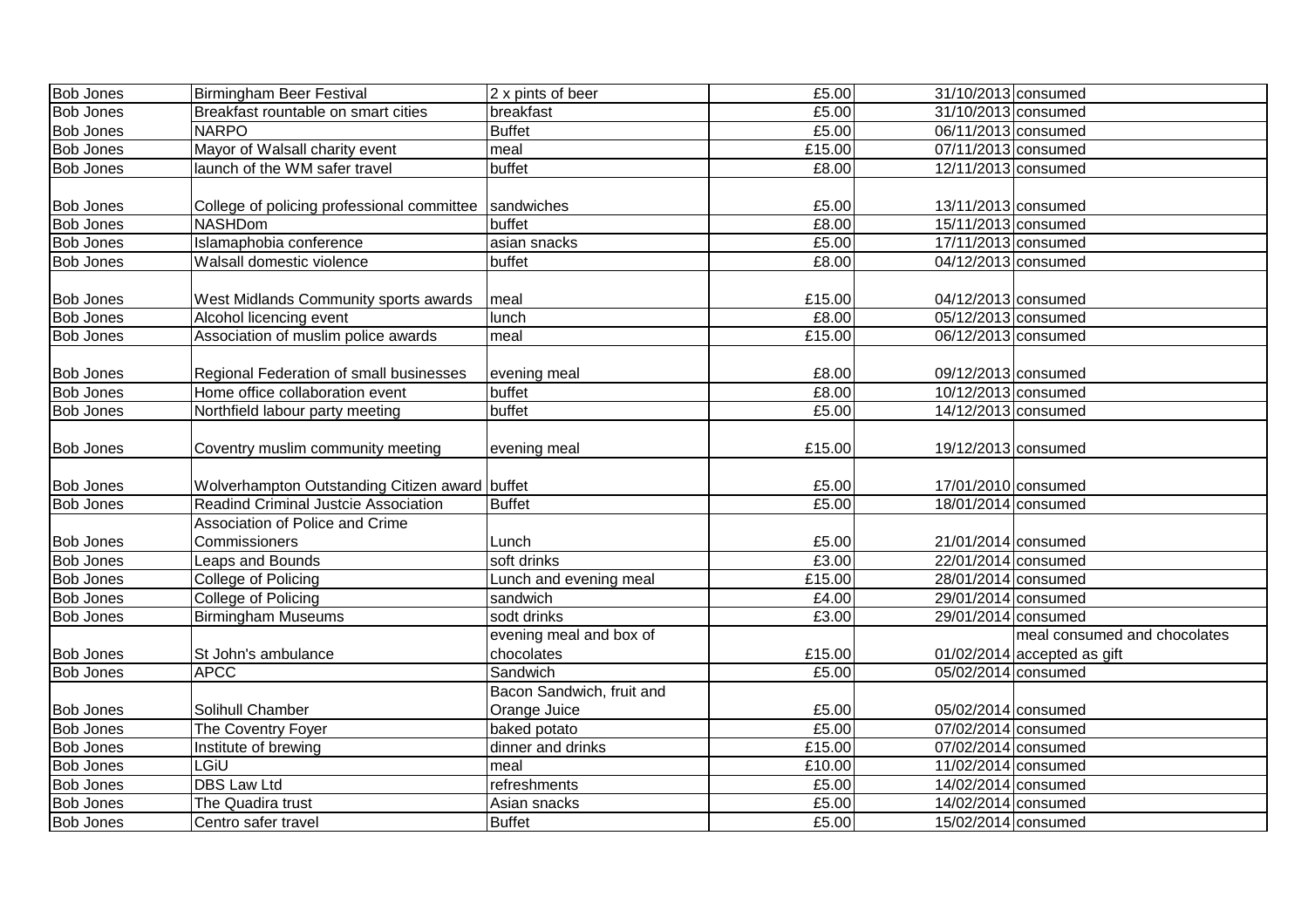| <b>Bob Jones</b>       | Shri Guru Ravidass Handsworth                   | asian snacks                | £5.00  | 16/02/2014 consumed |                                  |
|------------------------|-------------------------------------------------|-----------------------------|--------|---------------------|----------------------------------|
| <b>Bob Jones</b>       | Shri Guru Ravidass Wolverhampton                | asian snacks                | £5.00  | 16/02/2014 consumed |                                  |
| Yvonne Mosquito        | Birmingham commerical radio 40th                | champayne and canapes       | £10.00 |                     | 19/02/2014 refreshments consumed |
|                        | birthday celebration event                      |                             |        |                     |                                  |
| <b>Bob Jones</b>       | <b>West Midlands Fraud Forum Annual</b>         | buffet lunch                | £5.00  |                     | 20/02/2014 buffet consumed       |
|                        | Conference                                      |                             |        |                     |                                  |
| <b>Yvonne Mosquito</b> | West Midlands Police airport staff              | china mug, glass & keyring  | £10.00 |                     | $21/02/2014$ gift acepted        |
| <b>Yvonne Mosquito</b> | DOMAIN Plaza, West Bromwich                     | starter                     | £10.00 |                     | 22/02/2014 starter consumed      |
| <b>Bob Jones</b>       | DOMAIN Plaza, West Bromwich                     | starter                     | £10.00 |                     | 22/02/2014 starter consumed      |
| Yvonne Mosquito        | Stephen Hughes (former CE of B'ham City         | 3 course meal               | £30.00 |                     | $28/02/2014$ meal consumed       |
|                        | Council) 60th Birthday                          |                             |        |                     |                                  |
| <b>Bob Jones</b>       | <b>ANAWIM Open Day</b>                          | cake, coffee and sandwiches | £7.00  |                     | 05/03/2014 refreshments consumed |
| <b>Yvonne Mosquito</b> | <b>ANAWIM Open Day</b>                          | cake, coffee and sandwiches | £7.00  |                     | 05/03/2014 refreshments consumed |
| <b>Yvonne Mosquito</b> | <b>ITV News Central Diversity Panel</b>         | sandwiches and fruit juice  | £4.00  |                     | 12/03/2014 refreshments consumed |
| <b>Bob Jones</b>       | National Express - place at table for PCC       | meal                        | £30.00 |                     | $13/03/2014$ meal consumed       |
|                        | at John Spellar MP Annual Dinner                |                             |        |                     |                                  |
|                        |                                                 |                             |        |                     |                                  |
| <b>Bob Jones</b>       | Crimestoppers regional conference               | lunch                       | £10.00 |                     | 13/03/2014 lunch consumed        |
| <b>Yvonne Mosquito</b> | Crimestoppers regional conference               | lunch                       | £10.00 |                     | 13/03/2014 lunch consumed        |
| Yvonne Mosquito        | Teach first event                               | wine and canapes            | £10.00 |                     | 18/03/2014 refreshments consumed |
| <b>Bob Jones</b>       | ACPO & NCA Cyber Crime Conference               | buffet lunch                | £10.00 |                     | 20/03/2014 buffet consumed       |
| <b>Bob Jones</b>       | Lord Mayor of Coventry civic dinner for         | meal                        | £30.00 |                     | $20/03/2014$ meal consumed       |
|                        | <b>ACC Andy Nicholson &amp; TCS Claire Bell</b> |                             |        |                     |                                  |
| Yvonne Mosquito        | NASHDOM community information day               | buffet                      | £5.00  |                     | 22/03/2014 buffet consumed       |
| <b>Bob Jones</b>       | NASHDOM community information day               | buffet                      | £5.00  |                     | 22/03/2014 buffet consumed       |
| <b>Bob Jones</b>       | <b>NHS England SARC event</b>                   | buffet                      | £5.00  |                     | 25/03/2014 buffet consumed       |
| <b>Bob Jones</b>       | College of Policing                             | sandwiches                  | £5.00  |                     | 27/03/2014 sandwiches consumed   |
| <b>Bob Jones</b>       | <b>Police Staff Council</b>                     | buffet                      | £5.00  |                     | 04/04/2014 buffet consumed       |
| <b>Bob Jones</b>       | Guru Nanak Gurdwara, Willenhall                 | Indian snacks and tea       | £5.00  |                     | 06/04/2014 refreshments consumed |
| <b>Bob Jones</b>       | <b>Dudley and District NARPO</b>                | Pint of beer and food       | £8.00  |                     | 10/04/2014 refreshments consumed |
| <b>Bob Jones</b>       | Fordbridge Town Council                         | meal                        | £10.00 |                     | $12/04/2014$ meal consumed       |
| <b>Bob Jones</b>       | <b>Handsworth Youth Centre</b>                  | snacks                      | £3.00  |                     | 14/04/2014 snacks consumed       |
| Yvonne Mosquito        | Handsworth Youth Centre                         | snacks                      | £3.00  |                     | 14/04/2014 snacks consumed       |
|                        |                                                 | Lunch at muslim women's     |        |                     |                                  |
| <b>Yvonne Mosquito</b> | Robina Iqbal - Director of Muslim Women's       | network uk agm, BCC council | £10.00 | 09/05/2014          |                                  |
|                        | Network UK                                      | House                       |        |                     | consumed                         |
|                        |                                                 | Food and drink consumed at  |        |                     |                                  |
| Yvonne Mosquito        | <b>Sheraz Karim</b>                             | Sheraz Karim's Wedding      | £25.00 | 11/05/2014          |                                  |
|                        |                                                 | celebrations                |        |                     | consumed                         |